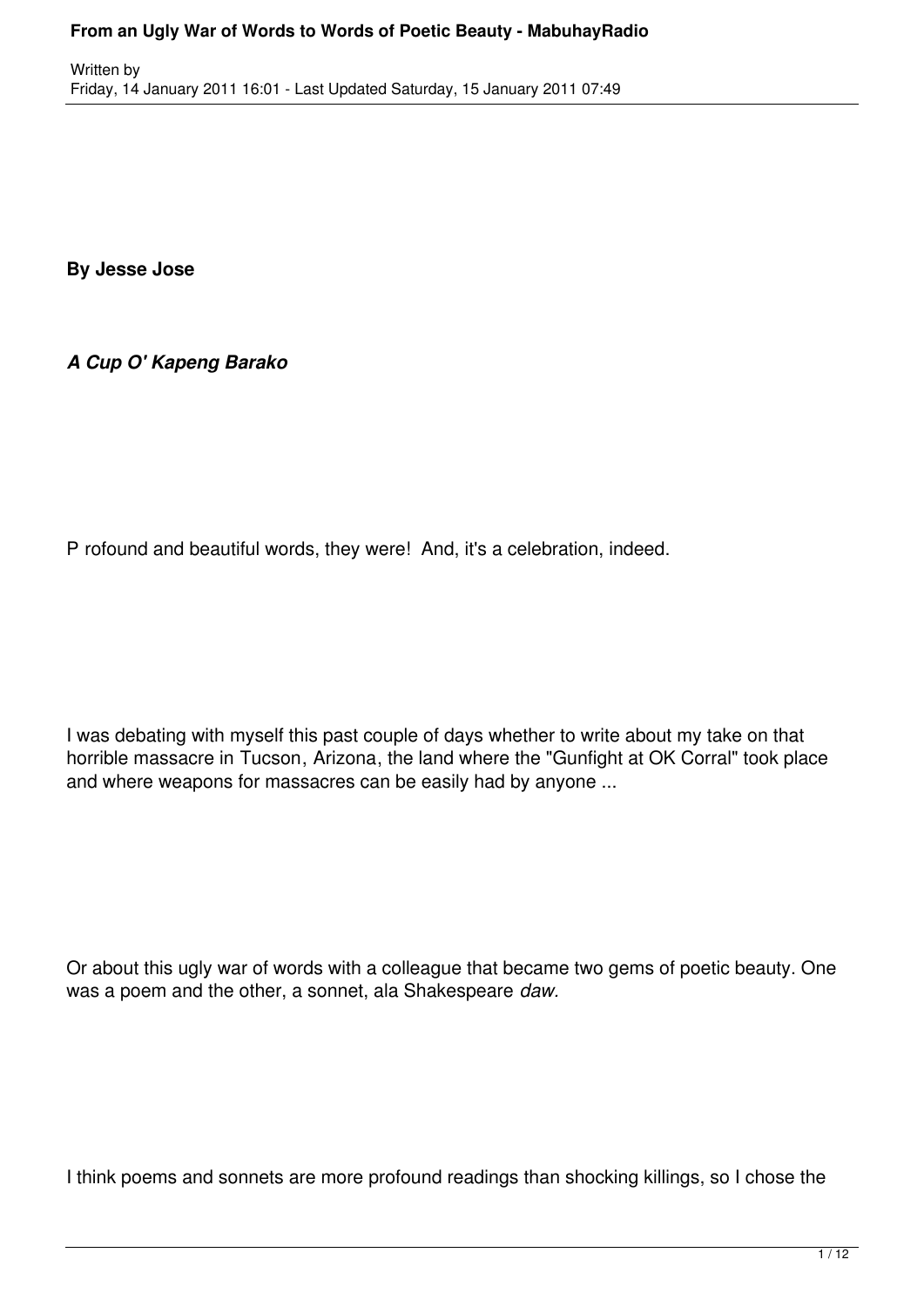profound. And something like this must be shared with many people as possible, including the loyal readers of my *Barako* column, who are not privy to the list serv where this two inspiring poetic pieces originated from.

This all started when I wrote that piece, Did Jose Rizal "Plagiarize" Alexandre Dumas' Novel, "The Count Of Monte Cristo"? *COUNTER 1999 <b>PERITHER* The Count Of Monte Cristo"? surprise became the number-one in RESULTS as the most-Googled piece in the Internet insofar as the category "Rizal and Duma[s" was concerned. But sadly, it also resulted in an ug](http://www.mabuhayradio.com/a-cup-o-kapeng-barako/did-jose-rizal-plagiarize-alexandre-dumas-novel-the-count-of-monte-cristo)ly [war of words with colleagues. I](http://www.mabuhayradio.com/a-cup-o-kapeng-barako/did-jose-rizal-plagiarize-alexandre-dumas-novel-the-count-of-monte-cristo) was even cursed. But then as I said, I didn't take all that curses and ugly words heaped on me laying down. I cursed back, and that resulted in more curses. Back and forth, back and forth we hurled vile names at each other. It was so ugly, I tell ya.

Then a good friend and a fellow church member, Gerry Garrison of Auburn, Washington, entered into the fray and wrote an e-mail to the list serv. It was a fine, well-written commentary really that I incorporated it verbatim into my follow-up story, An American Friend of the Philippines Comments on "Did Jose Rizal 'Plagiarize' Alexandre Dumas' The Count of Monte Cristo?"

. This piece also produced RESULTS in thousands, in the Google Search Engine.

T hen came this letter and this beautiful poem from Romy Marquez, also a good friend and a colleague, based in Toronto, Canada: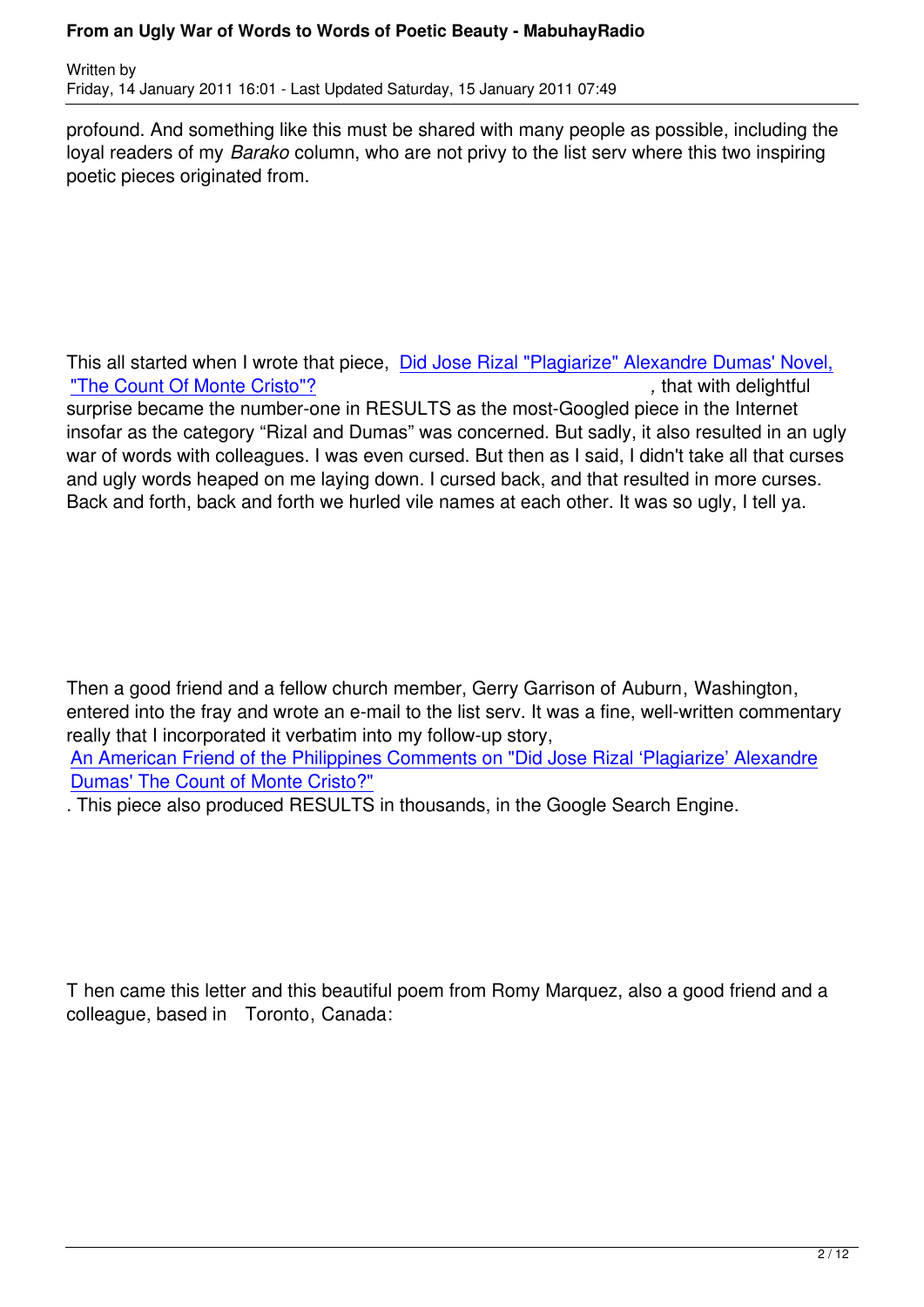Written by Friday, 14 January 2011 16:01 - Last Updated Saturday, 15 January 2011 07:49

"Dear Pareng Don and Pareng Jesse ... Reading your respective comments and love (less) letters while I sipped instant coffee, I am moved to write some lines and tried to put them in verse. The falling snow that I could see from the window helped me come up with 12 stanzas ...

"I gave them a title, thus, *Twelve Stanzas for Peace --* A Celebration of Friends and **Friendships, Friendships**, **heartily dedicated to the two fine gentlemen who, with** blazing guns at the ready, are both impervious to fear.

"I also dedicate this to all my friends, among them, Bobby Reyes, Joseph Lariosa, Pareng Don and Pareng Jesse, Pareng Dido, Lourdes Ceballos, Ting Joven, Bart and Yoly Tubalinal....."

Dear Readers, here's the poem. Enjoy:

*In the name of peace*

*let's not tease, please, please.*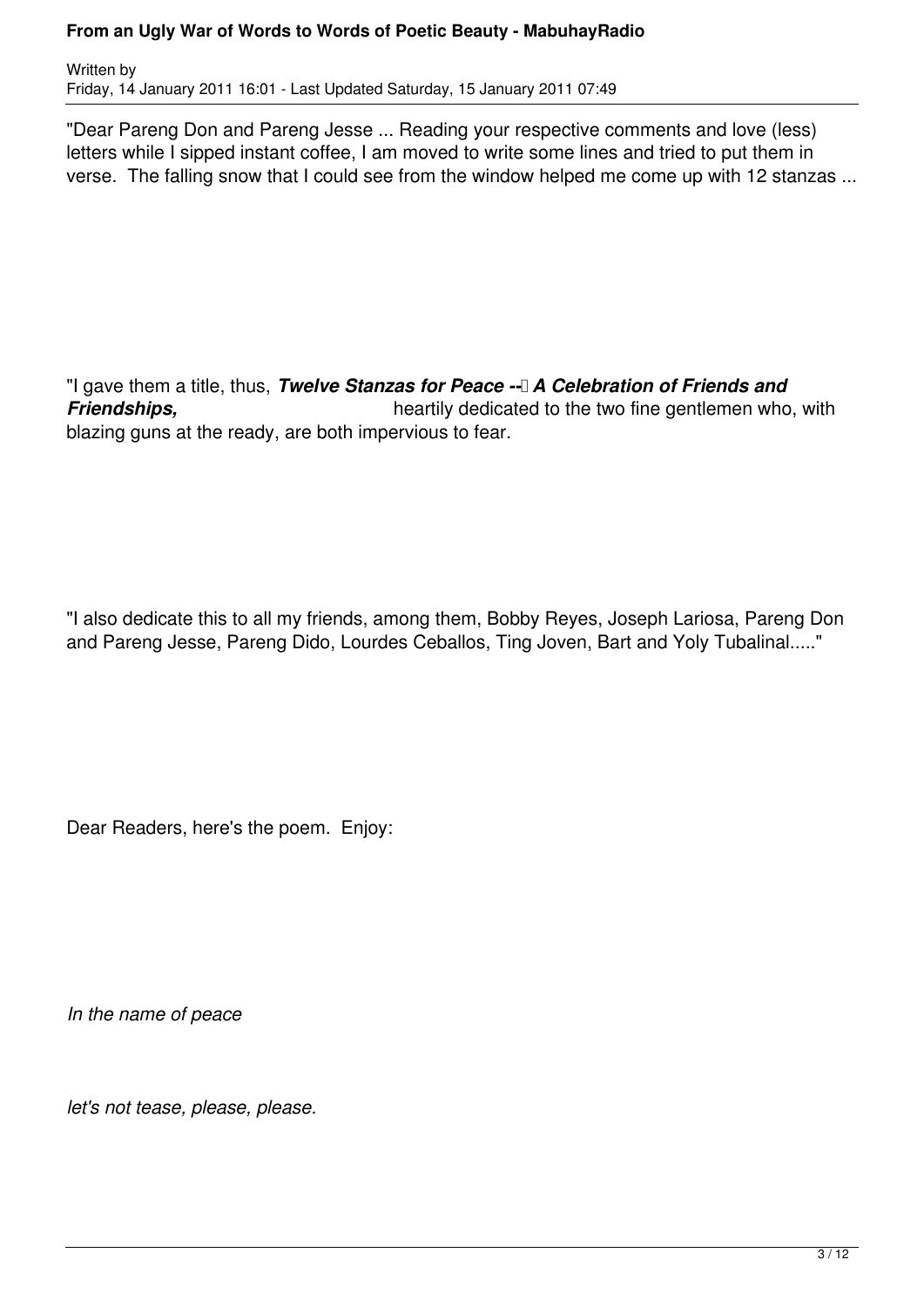Written by Friday, 14 January 2011 16:01 - Last Updated Saturday, 15 January 2011 07:49

*In the name of love*

*let's stop the blab, blab, blab.*

*In the name of community*

*let's all aspire for unity.*

*In the name of our families*

*let's do our sacred homilies.*

*If fighting, fighting is our thing*

*No one's left to do the planting.*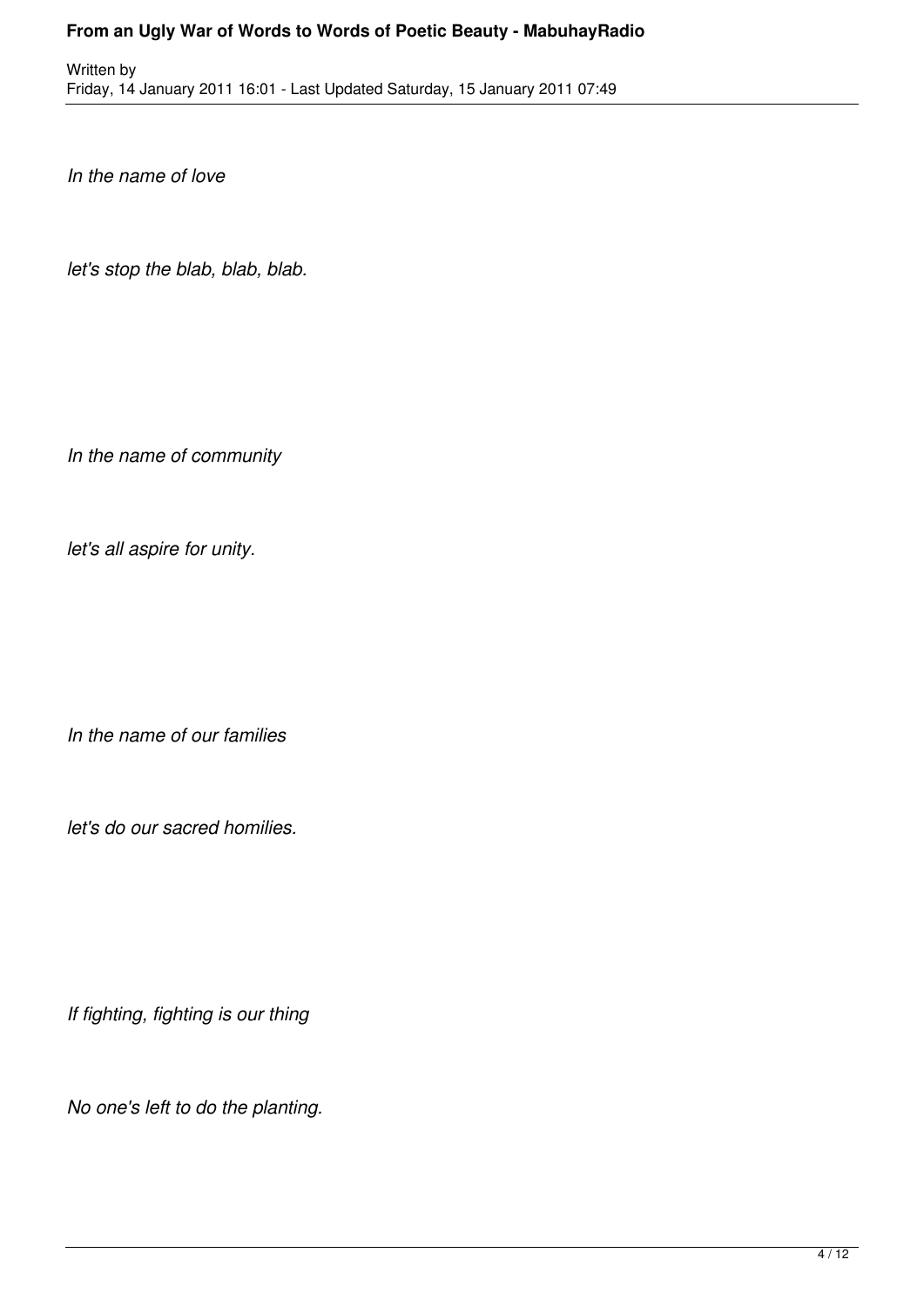*Foul mouths spew hate, insults and lies*

*Impacts all, friends, enemies and wise.*

*Weapons of war like knives, guns, bombs*

*Kill, maim and make us all hateful dumbs.*

*Nobody wants somebody's garbage*

*Dump, recycle them for cabbage.*

*Next year, new decade, time to be new*

*Banish hate, be honest 'ven for few.*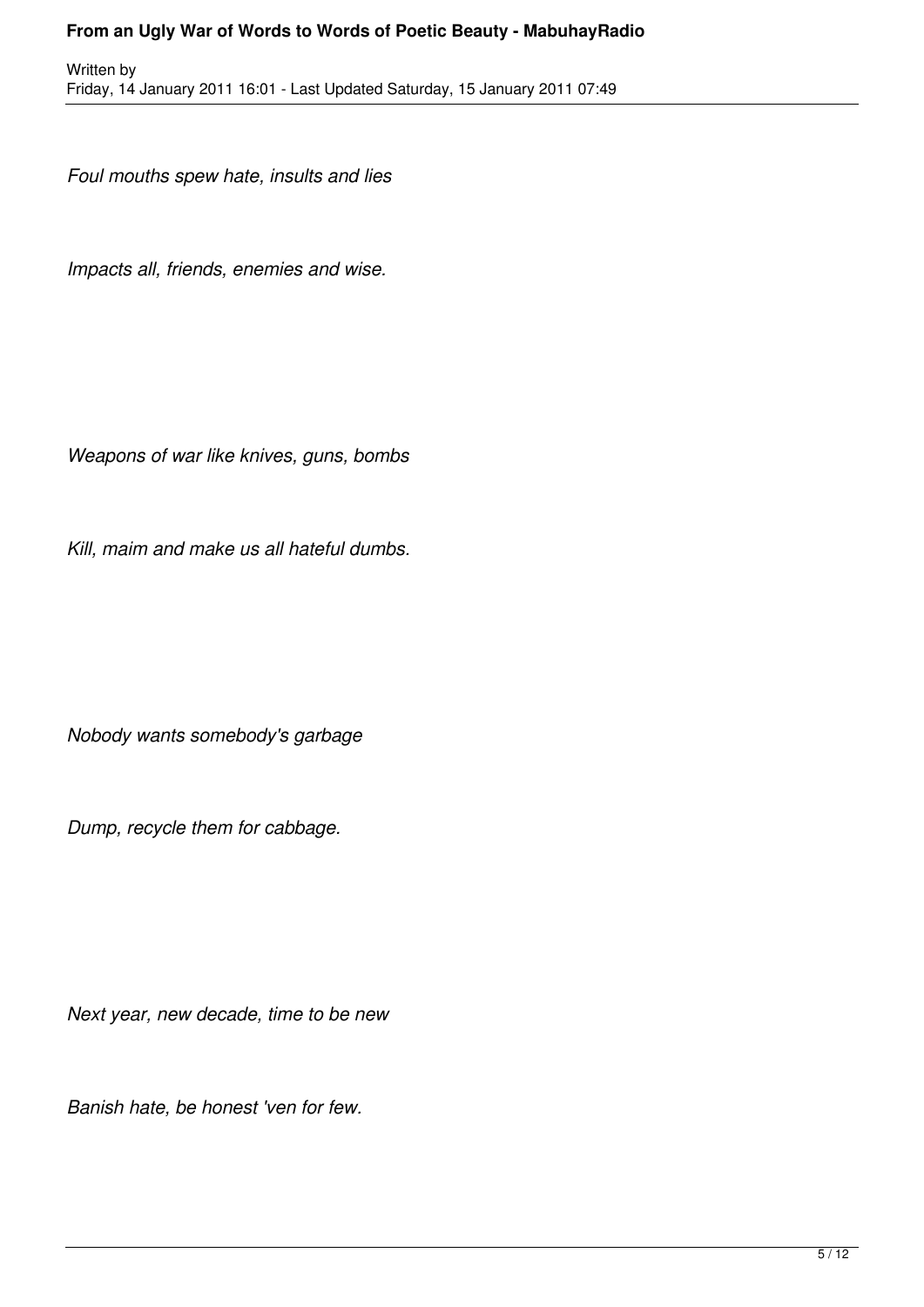*Friends we are, on earth, in cyberspace*

Written by

*Sharing good, bad, ugly thrown our face.*

*We all suffer in times of war*

*In times of peace we'll go far, far.*

*Waste not the time, waste not the day*

*We can frolic in fun, wait for that day.*

*Then Romy Marquez produced a newsvideo version of the poem that can be accessed at this article,* Twelve Stanzas for Peace – A Celebration of Friends and Friendships .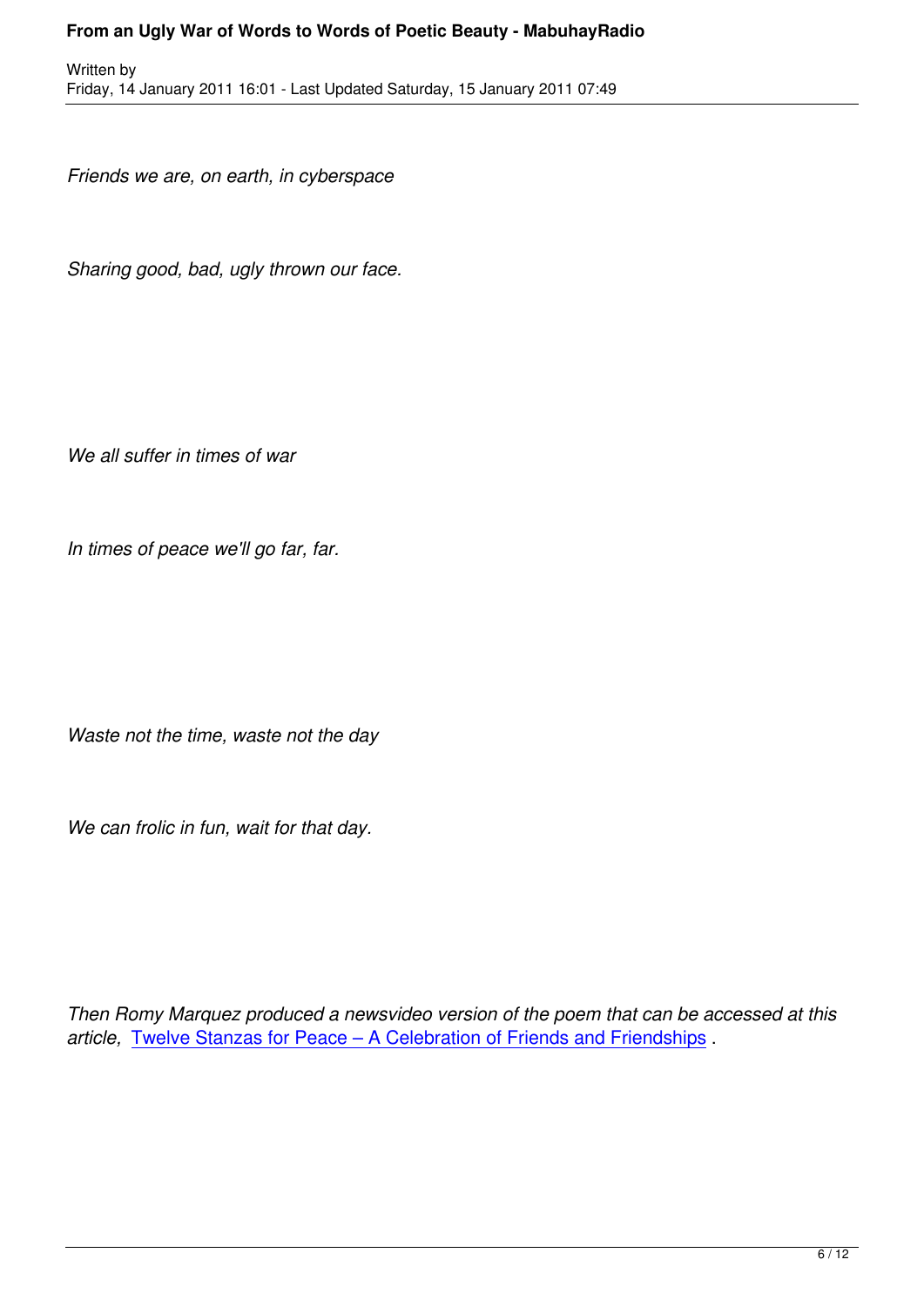Written by Friday, 14 January 2011 16:01 - Last Updated Saturday, 15 January 2011 07:49

# **MY RESPONSE TO ROMY MARQUEZ'S POEM:**

"P areng Romy ... it's beautiful poetry. Thank you so much for sharing this and for mentioning my name. I've made my peace now with my so called "mortal enemy," oops, friend now, I hope, when I addressed this brief email to Don: 'Let's move on now to bigger and better things. As you said, we were both 'hurt' by what we said to each other, and I am truly sorry for all of that. So, let's don't refresh anymore those awful words that we've said to each other in anger and hate. Let's move on *na* to a good life, FREE OF HATE, ahead of us. Take care, pare, and Happy New Year!"

"Don answered: "Happy New Year to you, too!" And that to me is a good enough response and an acceptance, I hope, to my offer of peace.

"As you said, Pareng Romy, in your last poetic stanzas:

"Waste not the time, waste not the day

"We can frolic in fun, wait for that day."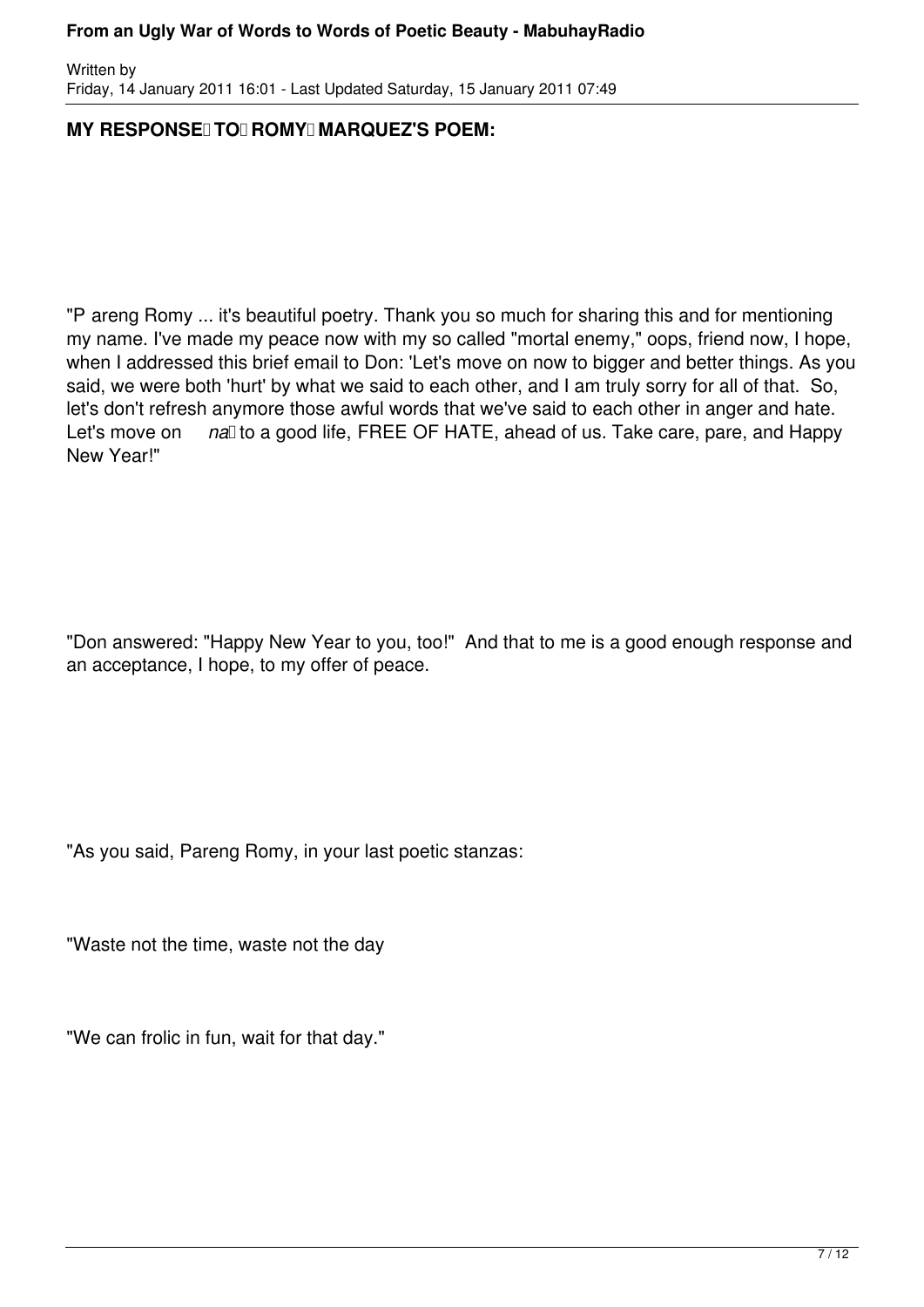Written by Friday, 14 January 2011 16:01 - Last Updated Saturday, 15 January 2011 07:49

"Beautiful words, indeed. As my good and dearest friend, Gerry Garrison said in his email to all our colleagues, 'These kinds of emails are not the way. Who wins when this done? I can tell you ... no one does. I believe apologies are the better way. This is God's way, the Christian way.'

"Though different in words, I believe, both of you said the same thing. Thank you both for your precious friendships. Also, of course, to LOLO Bobby for his depth and wisdom and for his sharpness of wit and prolific humor that never fails to make me smile ... and guffaw."

**PARENG DIDO'S SONATA:** Then another colleague (I don't know his last name and where he's from. He just calls himself, "Dido," and I believe he's a citizen of the world), came in with his 14-stanza sonnet. Dido said Pareng Romy's poem "inspired" him to write his own poetic response. Here it is. Read it slowly and savor the richness of his words.

A SONNET FOR DON AND JESS

By Pareng Dido

(aabb rhyme-iambic pentameter)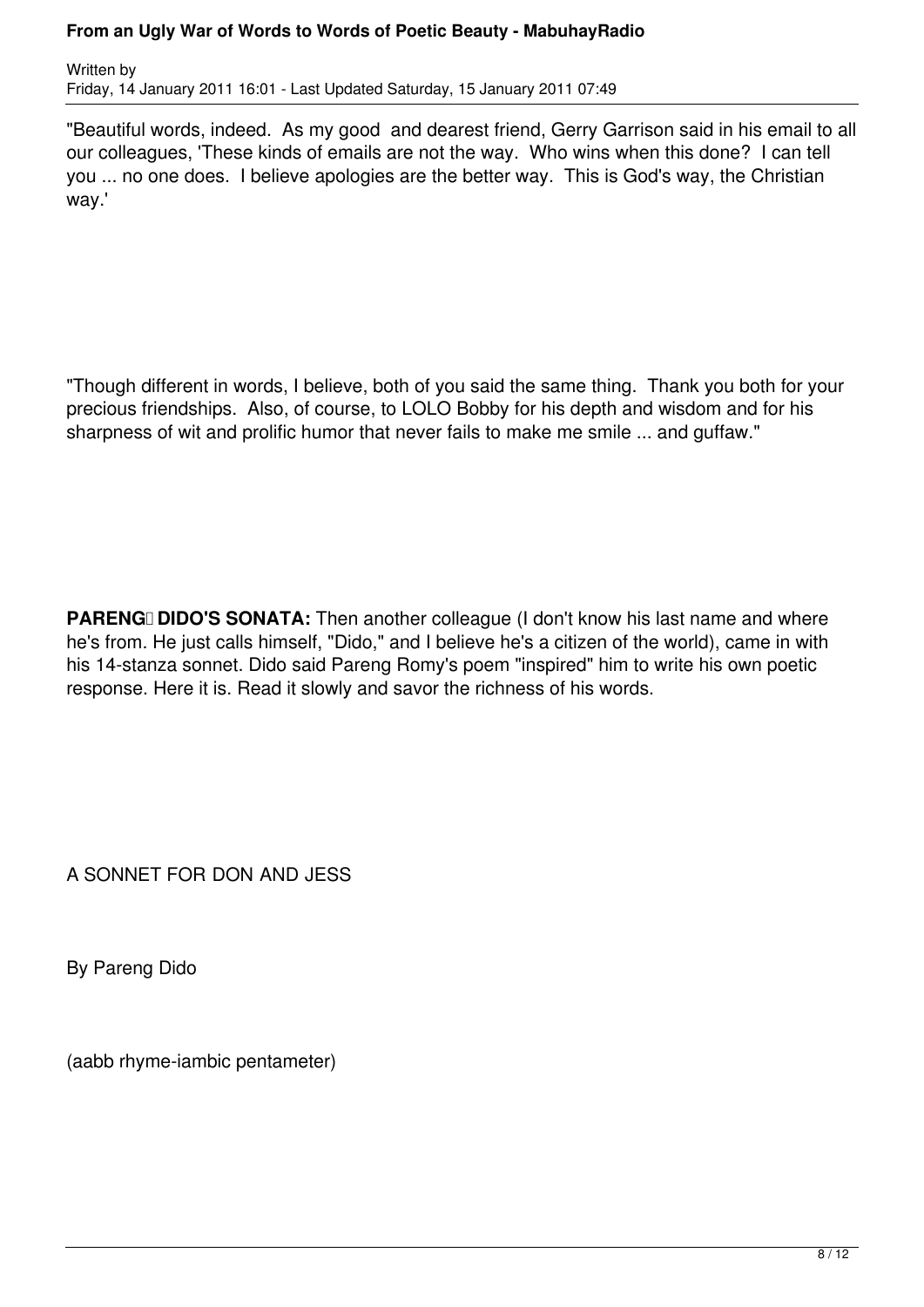*To Pareng Don and Jesse, a sonnet of peace*

*In this new born year may quarrels decrease*

*What's the point of hurling barbs at each other*

*When the truth is you love one another*

*Where else can you find that exquisite joy*

*You bring each other when about to deploy*

*A barrage of words so profoundly vile*

*Why not replace them with an internet smile*

*You know in this life there's sunshine and rain*

*Good things and bad things, enjoyment and pain*

*Let us lift each other from a deep crevasse*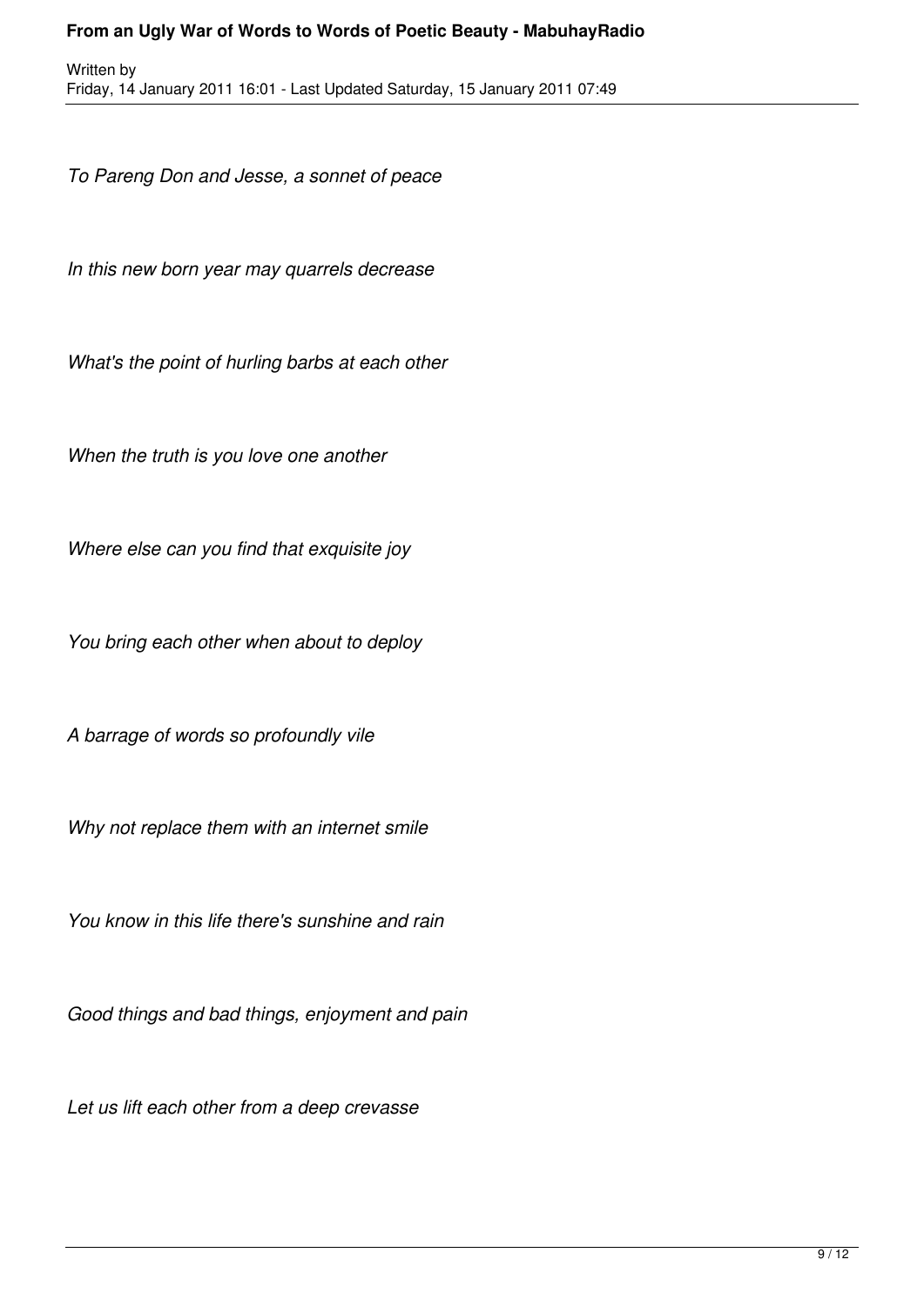Written by Friday, 14 January 2011 16:01 - Last Updated Saturday, 15 January 2011 07:49

*so through the valley of death we shall safely pass*

*So my wish for this New Year not just to Jess and Don*

*Is good health to all, great sex for everyone....*

Then ... Bart T., from the chilly, icy, windy city of Chicago, and the editor/publisher of *Fil-Am MegaScenes*

. said this of Dido's sonnet:

Hi Dido ... Beautifully composed! In the TRADITION of Shakespearean sonnets. The first thing that I did was count the lines. There are 14. It's a sonnet indeed. The last two lines sum it all. Thanks for sharing. Bart T.

**MY RESPONSE TO DIDO:** In my own unique TRADITION -- the *BARAKO* way, that is, I said this to Dido, et al:

Hey Dido ... Thank you so much for sharing your ala-Shakespearean sonata. I like very much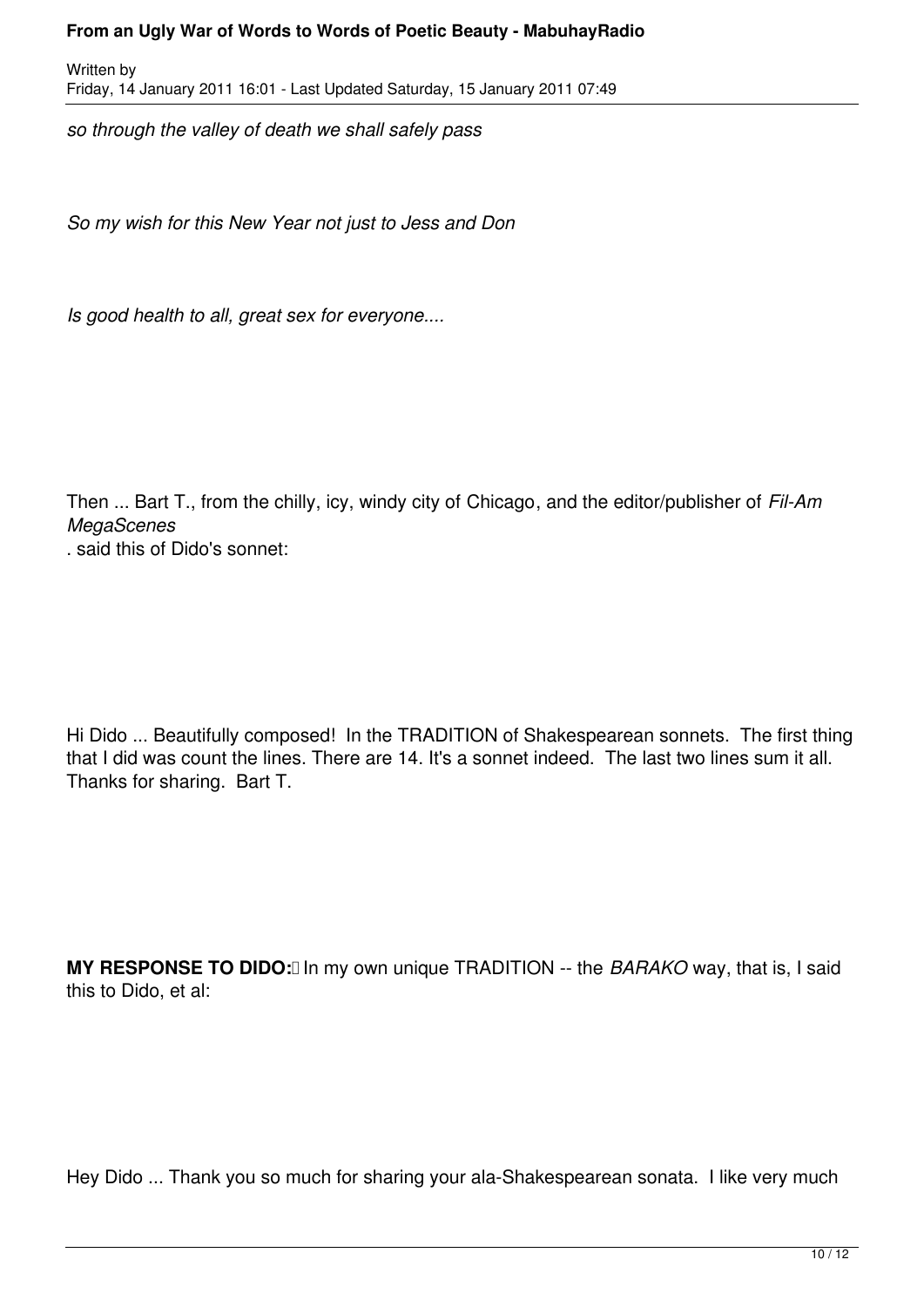Written by Friday, 14 January 2011 16:01 - Last Updated Saturday, 15 January 2011 07:49

your concluding line that said: "GREAT SEX FOR EVERYONE ..." I am not a poet, I am just a senile DOM. So, I can only manage this three-lined, unrhymed, ala-Japanese Haiku in answer to your poetry and Romy's.

*Great sex is the greatest celebration of all*

*For septuagenarians like me ... Hallelujah!*

*Thanks ngarud, to Cialis, Levitra and Viagra.* 

And that, Dear Readers, concludes this story of mine that LOLO Bobby Reyes, my publisher and editor, who said that some of my writings are "literary gems." Such commentary can come only from a true *Barako*, with a DOM mind. And, that's a celebration, too, for LOLO Bobby and me. We're soul brothers, you see. **JJ**

PS: Romy Marquez added also Dido's sonnet to his earlier video now playing at *The Filipino* Web Channel at this link: